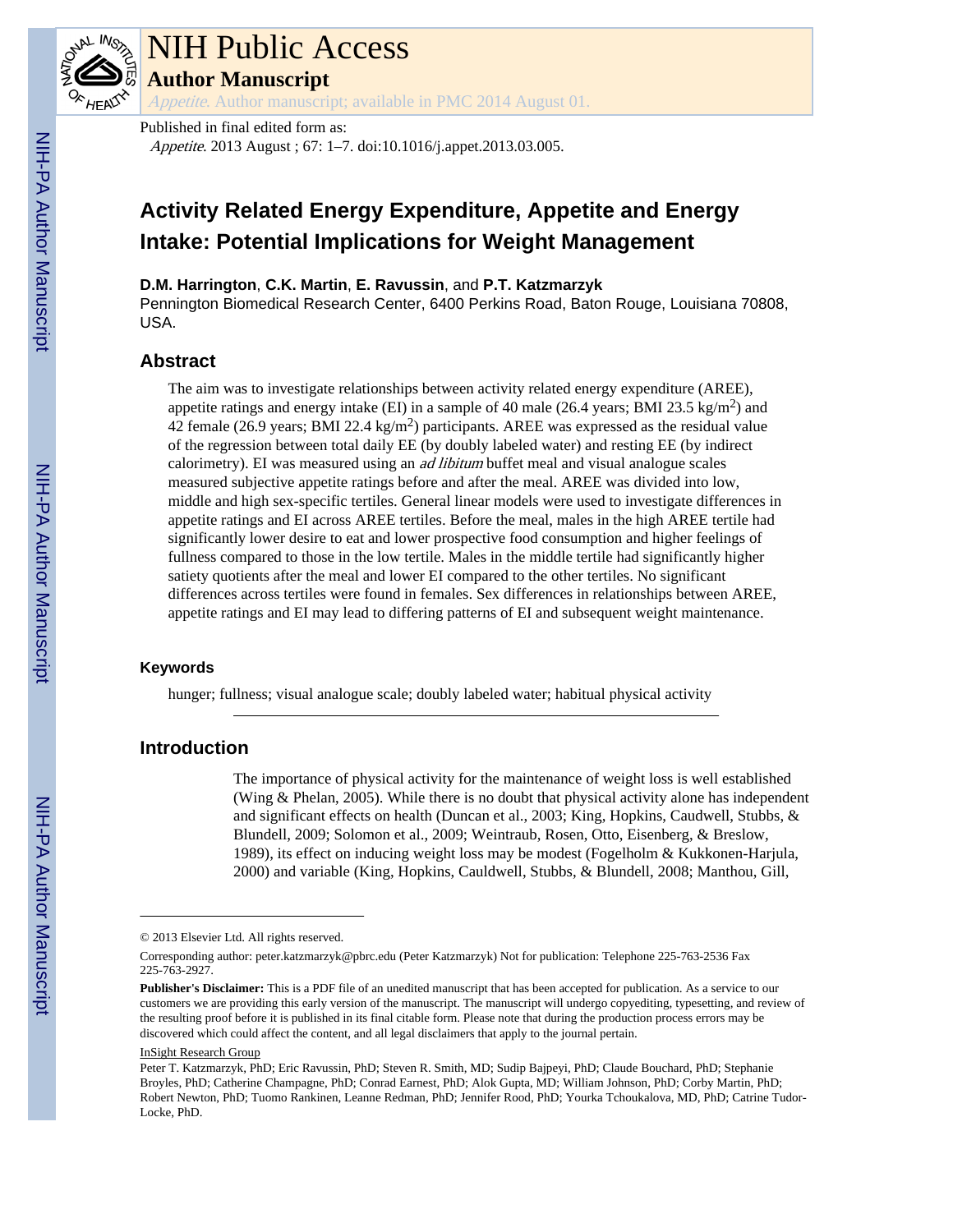Wright, & Malkova, 2010). This lack of efficacious effect on weight loss can be linked to metabolic and behavioral changes that occur as a result of altering physical activity volume, intensity and patterns (Hagobian & Braun, 2010; King et al., 2007), all changes that affect daily energy expenditure (EE). It is important to determine whether the EE component of the energy balance equation may undermine weight loss efforts so that appropriate weight management strategies can be employed (King et al., 2008). Recent, well controlled studies have demonstrated how different doses of EE result in participants not losing as much weight as was predicted (Church et al., 2009; Rosenkilde et al., 2012). These people have been termed 'compensators' (King et al., 2008) and the identification of the mechanisms that lead to this compensation could lead to better interventions for weight management.

A possible mechanism for the variable effect of EE on weight management may be informed by the relationships with both appetite and energy intake (EI). For example, the appetite and EI response to varying levels of EE from discrete physical activity/exercise sessions or interventions has been investigated where the total EE has varied across groups with varying results (Broom, Batterham, King, & Stensel, 2009; Rosenkilde et al., 2012; Stubbs et al., 2002). Furthermore, a short bout of exercise has the potential to suppress hunger in the short term (King, Burley, & Blundell, 1994) while the long term (days) effects of acute exercise or EE through physical activity are variable and inconsistent (see Martins, Morgan, and Truby (2008) for a review).

The evidence linking EE, EI and appetite ratings has mainly been in response to some form of physical activity stimulus, either an acute bout or a short-term intervention that aims to increase EE. It appears as though no cross-sectional analyses have been conducted to relate energy expended through habitual physical activity, called activity related energy expenditure (AREE) herein, and appetite ratings, where AREE has been measured using doubly labeled water (DLW). This will allow for better understanding of the effects of AREE on appetite ratings and the implications for EI and appetite control. Sex differences in this possible relationship have also not been explored.

The primary aim of this study was to explore the relationship between AREE, EI and subjective appetite ratings. Based on Mayer's theory (Mayer, Roy, & Mitra, 1956), we hypothesize that those with a moderate level of AREE will have lower EI than those with both low and high AREE. We also hypothesize that appetite ratings will differ between AREE groups. A secondary aim was to investigate whether baseline appetite ratings could predict weight changes over one year.

#### **Methods**

#### **Participants**

The sample includes adults who participated in the baseline evaluation for the InSight study, a prospective study of weight gain and the development of obesity among initially healthy young adults. All procedures were approved by the Pennington Biomedical Research Center Institutional Review Board. Participants were recruited from the greater Baton Rouge area, Louisiana. To be included in the study, participants had to be aged between 20 and 35 years, have a BMI  $<$  27.5 kg/m<sup>2</sup> and fasting blood glucose  $<$  126 mg/dL. All participants underwent a clinical and physical examination to ascertain their health status prior to inclusion. Exclusion criteria included a history of diabetes or obesity (BMI  $\,$  30 kg/m<sup>2</sup>), a known inherited medical condition or current or planned medication usage that might influence future health status, a history of chronic or infectious disease or injury, abuse of alcohol or illegal drugs, pregnant, breastfeeding or postpartum, or a history of disordered or abnormal eating.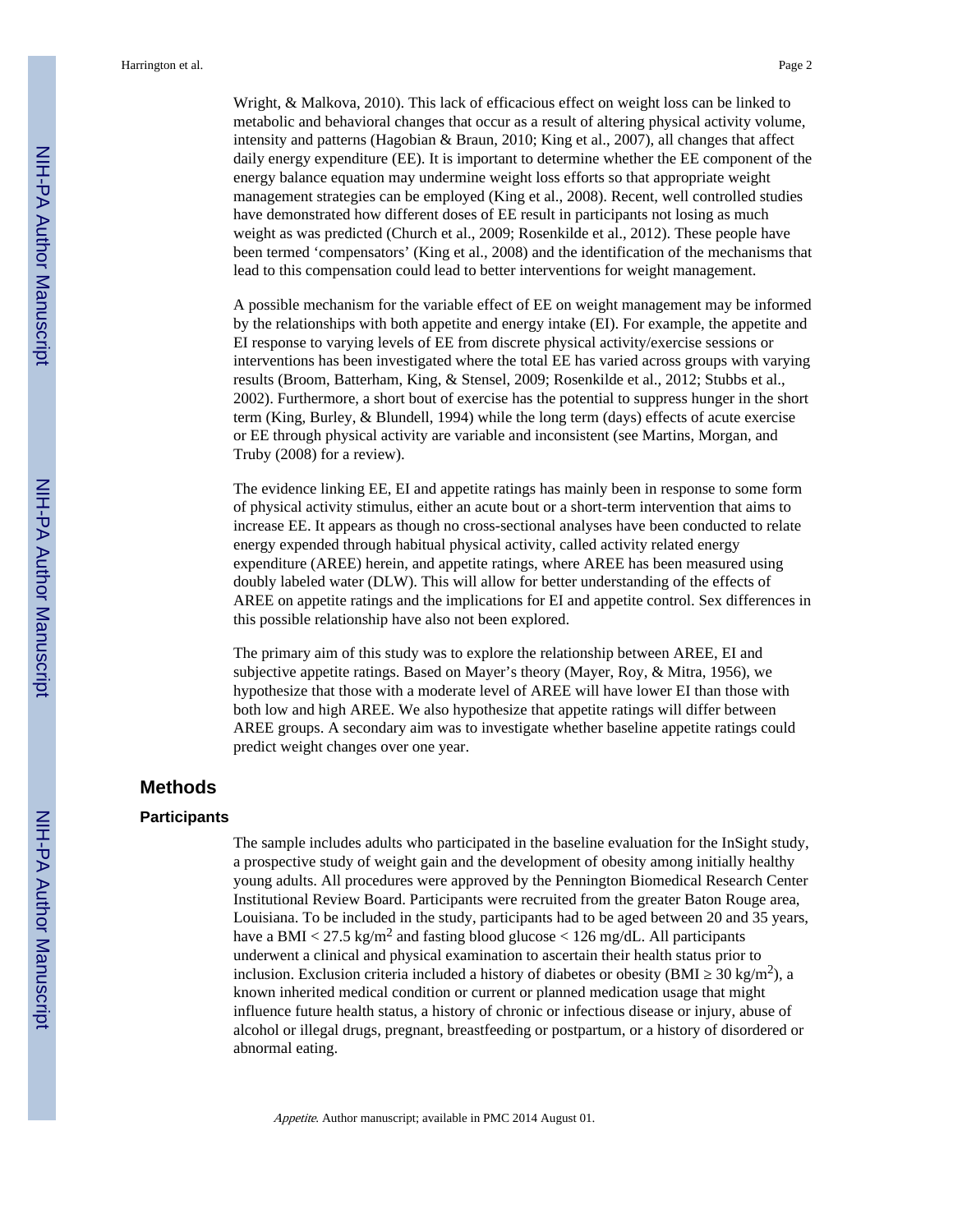Originally, 90 individuals provided written informed consent and participated in the larger study, but 3 participants did not have either doubly labeled water (DLW) or food intake test data. As menstrual cycle phase can affect hunger and EI (Brennan et al., 2009), and menstrual data were correlated with some measures in the current sample, we statistically controlled for phase of the menstrual cycle. As such, 5 of the 46 females were excluded due to missing data on their menstrual cycle. Thus, this study relied on 82 participants with complete data for analysis.

#### **Experimental Design**

This analysis examined baseline associations as well as changes in weight 1 year after baseline. For all visits, participants reported to the clinic in the fasted state (at least 10 hours) and were asked to avoid alcohol, caffeine and strenuous exercise for at least 24 hours prior to each visit. If these criteria were not met, the visit was rescheduled.

#### **Demographics and Anthropometry**

Participants self-reported their date of birth and ethnicity, and females also reported their menstrual cycle details. Height and weight were measured using standardized procedures by staff trained in anthropometry. Height was measured to the nearest 0.5 cm using a wallmounted stadiometer and weight was measured using a digital scale to the nearest 0.1 kg. Each measurement was taken twice and a third reading was taken if the first two readings were greater than 0.5 cm or 0.5 kg apart, respectively. The average was used in calculations.

#### **Resting Energy Expenditure**

Resting energy expenditure (REE) was measured using a Deltatrac II metabolic cart (Datex-Ohmeda, Helsinki, Finland) with a connecting transparent plastic hood. The analyzer was calibrated before each measurement with standardized gases. Calculations of  $O_2$ consumption and  $CO<sub>2</sub>$  production were made from continuous measurements of  $CO<sub>2</sub>$  and  $O<sub>2</sub>$ concentrations in inspired and expired air diluted at a constant air flow  $\sim$  40 L/min) as the participant lay awake and motionless for 30 minutes. The last 20 minutes only were used in calculations. From the above, energy expenditure standardized for temperature, pressure, and moisture was calculated at one-minute intervals.

#### **Total Daily Energy Expenditure and Activity-Related Energy Expenditure**

Total daily energy expenditure (TDEE) was measured using DLW over 14 days. Two baseline urine samples were collected prior to administering an oral dose of 1.5 g/kg of body weight mixture of  ${}^{2}H_{2}O$  and  $H_{2}$  18O labeled water. The mix was 1 part 99.9% deuterium and 19 parts 10% 18O. Participants consumed two 100 ml tap water rinses following dose administration to assure complete delivery of the labeled water. After dosing and a first void, two timed urine samples were collected on site and participants provided 2 other urine samples 7 days and 14 days later. Samples were analyzed for  ${}^{2}H_{2}O$  and  $H_{2}{}^{18}O$  abundances by isotope ratio mass spectrometry and baseline values were subtracted from the post-dose values and elimination rates were calculated using linear regression. Total body water was determined by averaging deuterium dilution space/1.041 and oxygen dilution space/1.007 and the rate of CO<sub>2</sub> production was calculated (Racette et al., 1994; Schoeller, 1988). TDEE was calculated as  $rCO_2*(1.1+3.9/FQ)*22.4$ ) which is  $rCO_2$  multiplied by the energy equivalent of  $CO<sub>2</sub>$  based on the estimated food quotient of 0.86 (based on the average American diet) and estimated changes in body energy stores. Similar to Redman et al. (2009), AREE was expressed as the residual value of the regression between TDEE and 24 hour REE. This value is positive for participants with higher EE through physical activity and negative for participants with lower EE through physical activity and is self-adjusted for metabolic body size (i.e. REE).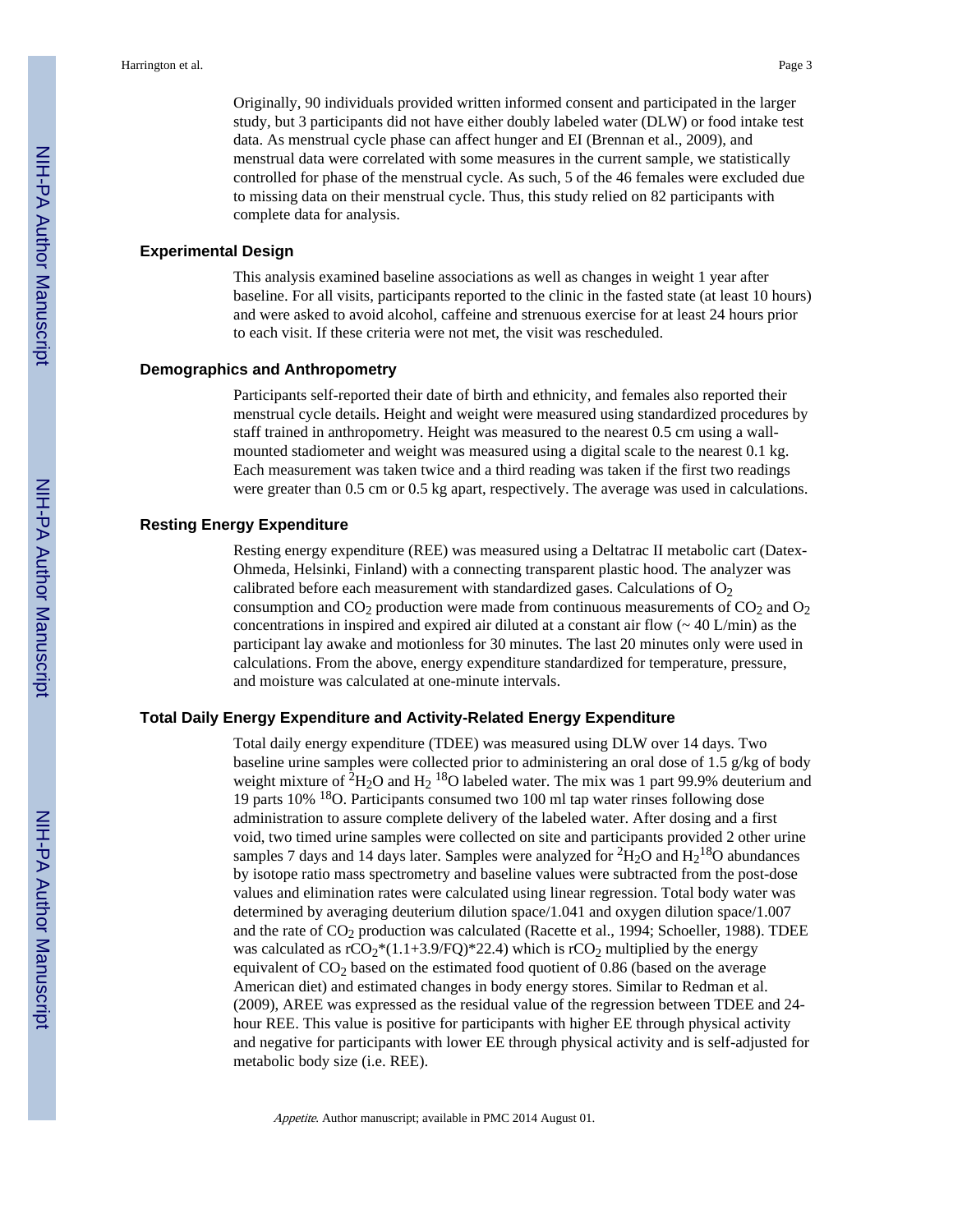#### **Food Intake Test**

Midway through the 14 day DLW procedure, the food intake test was administered once between 11am and 12pm. Twenty of the female participants were in the luteal phase of their menstrual cycle, while 22 were not. Each participant was offered an ad libitum buffet-style test meal consisting of 16 food items. These were classed as low fat  $\left( \langle 20\% \text{ fat} \rangle \right)$  and high fat (>45% fat) foods and included snacks (chips, pretzels, nuts, popcorn), cheeses, grilled and breaded chicken bites, dips and dressings (salsa, ranch dressing), sauces (BBQ and sweet and sour), candy (mini-cakes and M&Ms) and beverages (punch and water). Approximately 5700 kcal were available in the buffet meal. The percent energy of the available food from protein: fat: carbohydrate ratio was approximately 19:23:58. Participants ate alone in an isolated location without the option of using cell phones, books or computers and they could consume as much or as little as they desired. General descriptions of the foods were given to participants if they asked but no specific details of the fat or calorie content of the foods were given. Food intake was assessed by covertly weighing food provision and plate waste. Total EI in kcals and the macronutrient content of food consumed was calculated from manufacturers' data and the USDA Food and Nutrient Database (Agricultural Research Service Food Surveys Research Group, 2008).

#### **Visual Analogue Scales**

Computerized visual analogue scales (VAS) were used before and after the ad libitum buffet test meal. They were used to measure subjective feelings of hunger, fullness, desire to eat and prospective food consumption ("how much food do you think you could eat?"). Participants rated each variable (example "how hungry are you right now?") on a 100 mm line, anchored at both extremes of the variable, i.e. from "not at all" to "extremely." The reliability of these VAS have been established and have been related to subsequent EI in males, including cases where diet on the days before the test were not standardized (Flint, Raben, Blundell, & Astrup, 2000). As appetite ratings after the test meal may simply be a function of the amount of food the participant has consumed, the satiety quotient (SQ) was also calculated, which takes into account the amount consumed during the test meal (Green, Delargy, Joanes, & Blundell, 1997). For each appetite rating, the appetite rating post meal was subtracted from the pre meal appetite rating and divided by the total EI of the meal. Additionally, perceived hunger, disinhibition, and dietary restraint were measured using an eating inventory (Stunkard & Messick, 1985).

#### **Weight Change**

Participants reported to the clinic approximately one year after baseline data collection. During this visit, height and weight were measured using the same protocol as at baseline. Analysis of whether participants' weight changed over the year was undertaken with all participants pooled and also with the group divided into those who lost weight, gained weight and maintained weight. Weight maintenance was defined as a change of  $\lt$   $\pm$ 3% body weight (Stevens, Truesdale, McClain, & Cai, 2005) over the year.

#### **Statistical Analysis**

AREE was divided into sex-specific tertiles and represented low, middle and high AREE. For males, the low AREE tertile was demarcated as < -184 kcal/day and the high was >243 kcal/day. For females, the low AREE tertile corresponded to  $\lt$  -144 kcal/day while the high tertile corresponded to > 130 kcal/day. General linear models with Tukey post hoc comparisons, controlling for baseline body weight and menstrual cycle phase (females only), were used to investigate differences in EI and appetite ratings across AREE tertiles. Multiple regression (backward) was used to investigate whether any variables at baseline predicted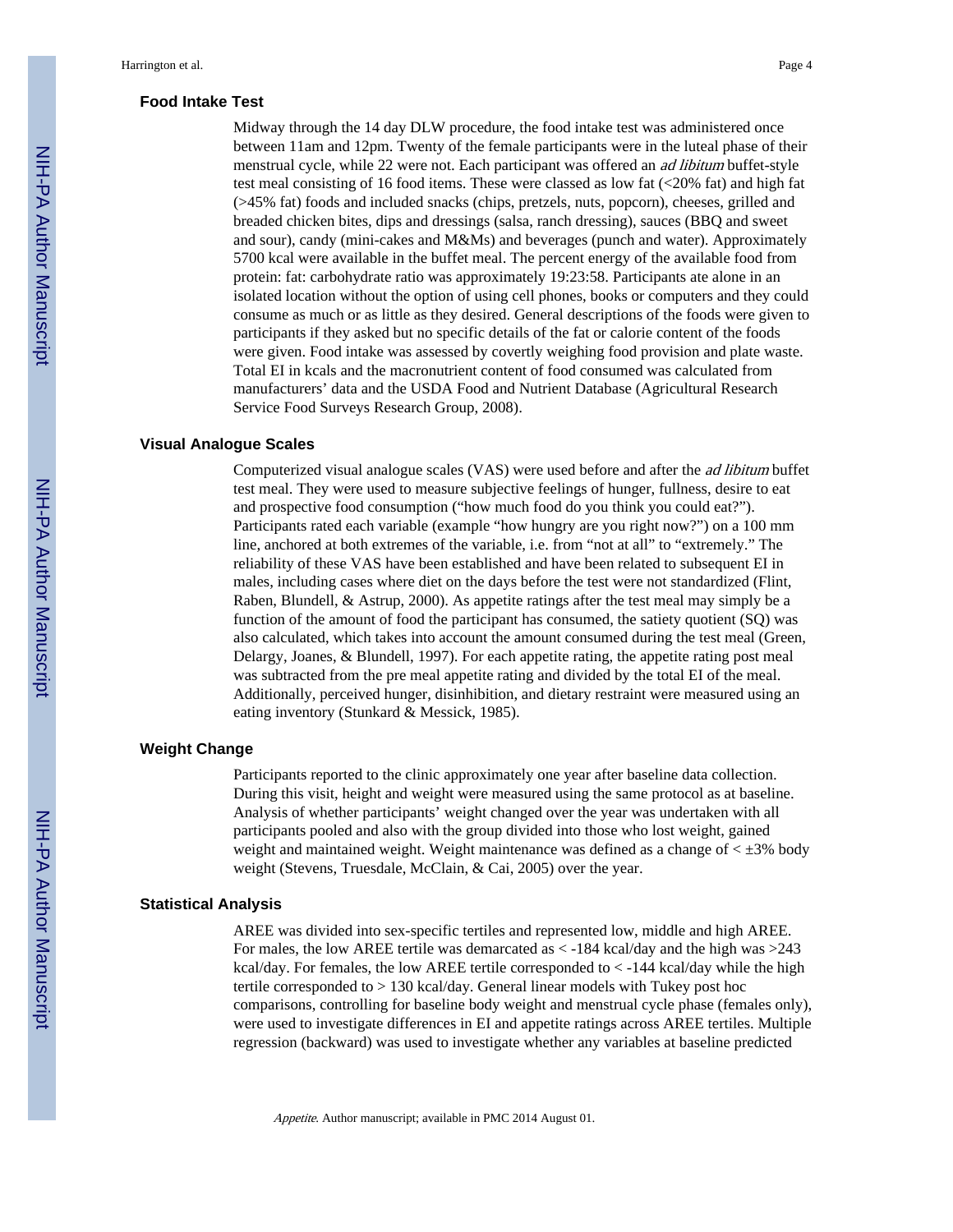weight change over one year. All analyses were completed using IBM SPSS v.20 (IBM Corp, Armonk, NY).

## **Results**

Descriptive characteristics of the 82 participants are shown in Table 1. There was no significant difference in age ( $p = 0.33$ ) between the males and females, while females had a lower BMI than males ( $p < 0.05$ ).

Differences in adjusted mean appetite ratings across the AREE tertiles are shown in Tables 2 and 3. In relation to fasting appetite ratings before the test meals (Table 2), males in the low tertile had significantly higher desire to eat, higher PFC and lower fullness than those in the high tertile. There was no significant difference between the middle and high tertiles in any of these variables for males. Males in the low AREE tertile had significantly higher desire to eat values compared to both the middle and high AREE groups ( $p < 0.01$ ). Males in the low tertile reported being significantly hungrier than males in the middle tertile ( $p < 0.05$ ). No significant differences were seen between tertiles in females in any of the fasting appetite variables.

In relation to appetite ratings after the test meal (Table 3), no significant differences were found between any of the AREE tertiles in either sex. Although not significant, there was a trend for males in the high tertile to have higher desire to eat, higher hunger, lower fullness and higher PFC compared to those in the low tertile. These trends are reflected in significant correlations between AREE and hunger, desire to eat and PFC of 0.20, 0.34 and 0.27 ( $p =$ 0.05) respectively in males.

Significant differences in ad lib EI during the buffet test meal across AREE tertiles were seen in males only (Table 4). Males in the middle AREE tertile had significantly lower EI than those in the high tertile ( $p = 0.001$ ) and a trend towards a lower EI compared to those in the low tertile ( $p = 0.08$ ). The mean SQ per kcal results are also provided in Table 4. For both males and females, as AREE increased the SQ decreased indicating a less satiating effect per kcal consumed in the test meal. Males in the high AREE tertile experienced a significantly lower SQ for each appetite rating compared to those in the middle tertile. A significant difference between the males in the low and high groups was seen for the desire to eat SQ only.

## **Weight Change After 1 Year**

Follow-up data were available on 75 of the 82 participants. Of these 75, two participants' data were outliers and were excluded- one gained a substantial amount of weight after being immobilized due to an injury (10.3 kg) and the second radically changed their diet after becoming a student athlete (−14.7 kg). Mean one year follow-up duration was 386 (±24) days, ranging from 344 to 526 days. Mean weight change of the group after 1 year was −0.73 kg (−1.0 kg for men and 2.0 kg for women). These averages mask the large variability in the weight change of both sexes. The range of weight change of the males was −7.9 kg to 8.9 kg while the range was −5.8 kg to 4.3 kg for the females (Figure 1). Thirty nine participants were considered to have maintained their weight over the year (< 3% change of body weight) while 11 participants gained more than 3% of their baseline weight over the year. No significant differences in anthropometric measurements, EI during the test meal or fasting appetite ratings at baseline were found between participants who lost weight, who maintained their weight and who gained weight (data not shown). Furthermore, neither fasting appetite ratings, EI nor AREE at baseline were correlated with the weight change after one year (data not shown). Exploratory analysis on the group as a whole (regardless of loss, maintenance or gain) and stratified by loss, maintenance and gain revealed no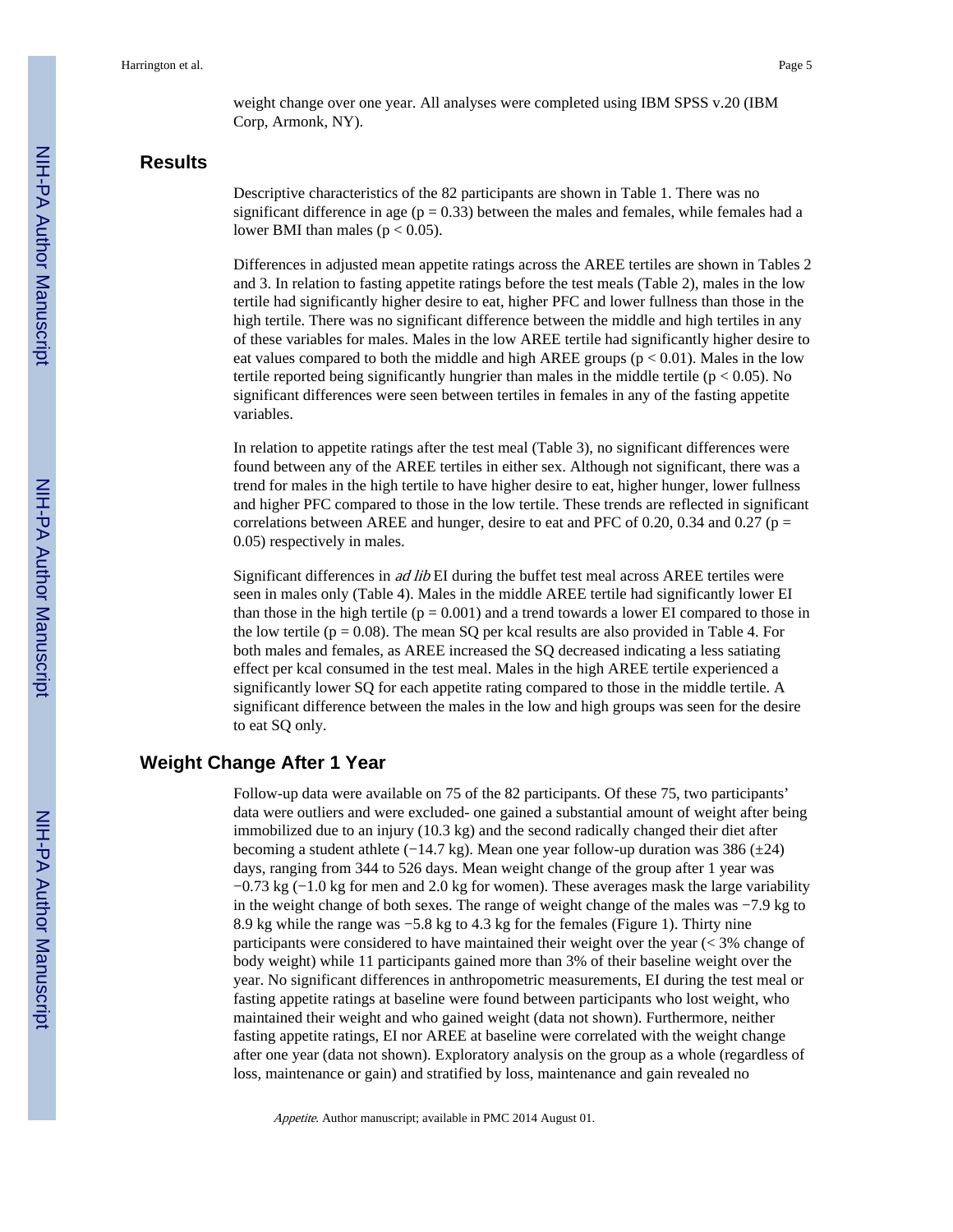significant models/predictors (variables that were included in the regression analysis were gender, age at enrollment, baseline weight, AREE, full before, desire to eat before and PFC before the test meal). No significant models were found for any of the groups.

#### **Discussion**

This study suggests that the link between energy expended through habitual physical activity and both EI and appetite ratings are variable among individuals and may differ between males and females. Specifically, we have shown that EI of males was lower in the middle AREE group compared to the high AREE group. Also, males with lower levels of AREE had a significantly higher drive to eat in the fasted state compared to those with high AREE and SQs were higher in the middle AREE compared to the high AREE group. Nonsignificant trends were found for appetite ratings after the test meal that may promote overconsumption in males. In females, no differences were found in EI, appetite ratings or SQs across AREE groups.

Previous studies have investigated EI and appetite ratings across levels of EE based on differing EE doses from discrete sessions. For example, Stubbs et al. (2002) increased daily EE by 0, 1.6 and 3.2 MJ/day and found no differences in daily EI over a 9 day protocol (Stubbs et al., 2002). Whybrow et al. (2008) demonstrated that male participants increased their EI when their exercise EE increased incrementally over 16 days as they moved from no exercise, to moderate and to high exercise. This increase was not evident in females and there was no difference in appetite ratings as EE increased in either sex (Whybrow et al., 2008). Broom, Batterham, King, and Stensel (2009) found that appetite was suppressed in the hours immediately after two different levels of EE exercise (high EE from running and low EE from resistance training) and slightly more in the higher EE bout in males (Broom et al., 2009). Most recently, Rosenkilde et al., (2012) found that EI and non-exercise activity of overweight, sedentary males was similar between a 300 kcal dose group and a 600 kcal dose group following a 13 week running and cycling intervention. This study also demonstrated compensation as although both groups lost similar levels of body weight and fat mass, compensation of 20% was evident in the high EE dose group while the lower dose was 83% more negative than expected (Rosenkilde et al., 2012).

An interesting pattern was revealed whereby males in the middle tertile consumed less than males who engaged in both less and more AREE. A similar but non-significant trend was shown for females. In 1956, using an observational design, Mayer and colleagues found that males with a sedentary occupation had a higher EI than those engaging in light physical work yet were similar to those engaged in heavy physical labor (Mayer et al., 1956). It seemed that EI and EE are coupled to match expenditure except in the case of sedentary individuals who have a higher EI despite low levels of EE (Mayer et al., 1956). It has been both hypothesized and demonstrated that intervention groups not losing the amount of body weight that was predicted can be due to behavioral responses leading to an increase in EI or a decrease in non-intervention physical activity (Church et al., 2009; Friedenreich et al., 2011; Manthou et al., 2010; Rosenkilde et al., 2012). The present results may go towards explaining this, in males at least. There is the possibility of an EI compensatory response by those who are highly active.

In the present study, males in the high AREE group had a lower drive to eat in the fasted state yet were less satiated following the *ad lib* meal. This was also reflected in the significantly lower SQs which males in the high AREE tertile experienced compared to the males in the middle tertile. Possible explanations for these discordant results were explored using the present data: (i) The specific macronutrient content of what the participants consumed in the test meal could have exerted a satiating (or less satiating) effect (Halton  $\&$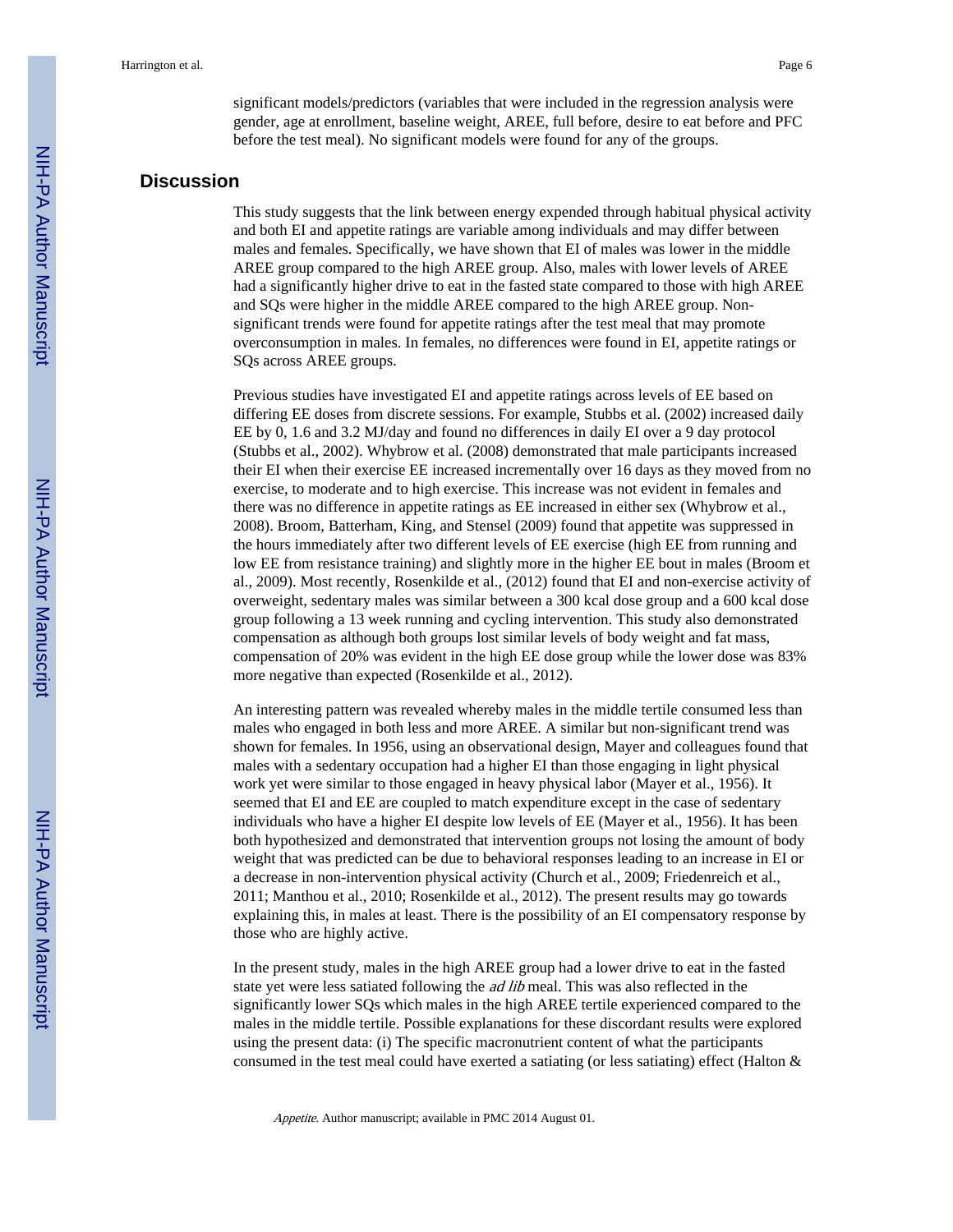Hu, 2004). However, there were no differences in percentage fat, carbohydrate or protein of the buffet test meal between groups when controlling for either body weight or lean body mass from dual energy x-ray absorptiometry (results not shown); (ii) Dietary restraint (the cognitive intent to restrict calorie intake) and disinhibition (the tendency to overeat in response to certain stimuli) have been shown to influence the relationships between hunger, EI and body weight (Bryant, Caudwell, Hopkins, King, & Blundell, 2012; Lawson et al., 1995; Martins, Robertson, & Morgan, 2008). Again, when restraint and disinhibition were statistically controlled for, the direction and the strength of the relationships shown in Table 2 did not change (results not shown); (iii) The choosing of higher energy dense foods by higher active individuals may be hedonic rather than homeostatic whereby the higher active males were consuming more energy as a reward for the physical activity they regularly complete rather than in response to an energy deficit (Blundell et al., 2009). While no data were collected on hedonics or palatability of the foods presented, to be enrolled in the study, participants must at least not have disliked any of the foods to be presented in the buffet.

King et al., (2009) discussed how the expression of hunger manifests in at least two processes: a hormonal drive to eat and a food-related response immediately after a meal. While this study is cross-sectional and the use of one post meal rating for measurement of satiety may be inadequate to base conclusions, we too have seen a dual process response in males with a higher AREE. This dual process may be explained by a lower hormonal drive to eat due to low orexigenic (ghrelin for example) or high anorexigenic hormone (leptin for example) levels in the fasted state and the mechanical response during gastric emptying to the food stimulus following the buffet test meal (King et al., 2011). It is difficult to explore this hypothesis without the accompanying gut peptides or a measure of gastric emptying before and after the test meal which were not measured.

In this cross-sectional analysis, the lack of association between AREE and appetite ratings in females is not surprising. Past research has found that while EE impacts EI in females, this is not reflective of a change in appetite ratings but rather a change in EI regulating hormones (Hagobian et al., 2009). Pomerleau, Imbeault, Parker, and Doucet (2004) reported no effect of a high or low intensity exercise sessions (designed to expended the same EE) on appetite ratings in females, although EI was highest following the high intensity session. The variability in results requires further, well designed and controlled studies.

These results, coupled with the possible link between physical activity and an increased drive to eat, have resulted in the perception that physical activity is not effective in terms of weight loss. If this drive to eat does exist in certain highly active individuals then it may be offset by an improvement in appetite regulation (King et al., 2009), a lower EI relative to the energy expended in any exercise bouts (Imbeault, Saint-Pierre, Alméras, & Tremblay, 1997; King et al., 1994; Maraki et al., 2005; Martins, Morgan, Bloom, & Robertson, 2007; Unick et al., 2010), and an improvement in the quality of subsequent EI (Long, Hart, & Morgan, 2002). It cannot be discounted that certain individuals will experience this drive to eat due to the complex interactions between metabolic, behavioral, contextual and environmental influences. However, past studies that demonstrated appetite changes were overt exercise training studies and not habitual physical activity studies so the effect of activities of daily living (i.e. AREE) on appetite variables have not been studied using either short-term stimulus or longer term interventions.

While the appetite ratings did not predict weight change after 1 year follow-up, the relationship between AREE, EI and appetite variables may lead to differing patterns of food intake and may help explain the modest effects of physical activity on weight loss. In particular, fullness measures (Drapeau et al., 2005) and the lower satiating effect of the food consumed could lead to further intake in future eating episodes and are worrying in terms of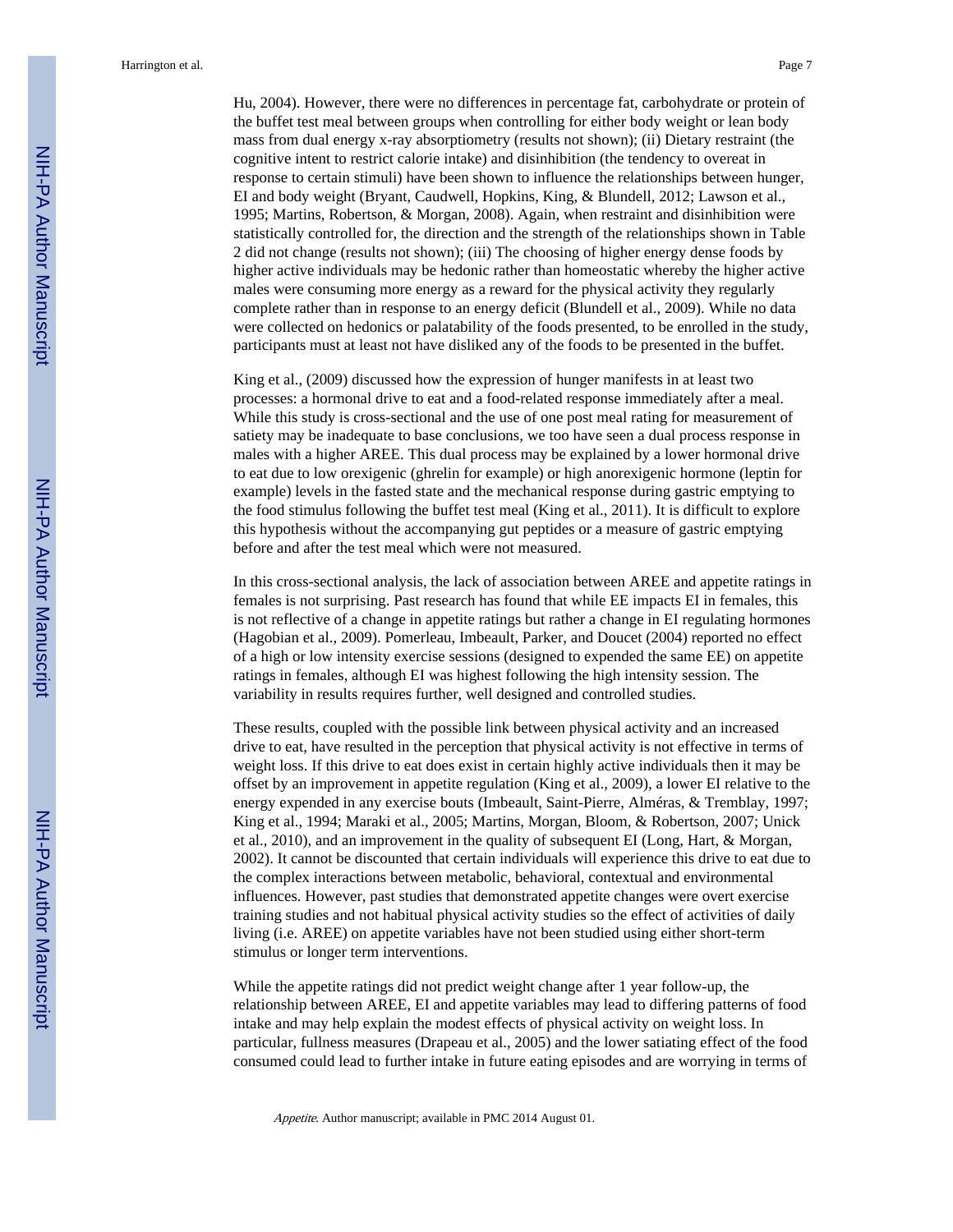weight management. Although this was not an interventional study, and all participants were not responding to any form of a stimulus over one year, there was a large amount of variability in weight change that was masked by using a group mean. To have a simple appetite measure that could be administered at baseline and aid in predicting those who may be a non-responder cannot be underestimated. While it is possible that some of the more global measures of eating behavior are not good predictors of weight change compared to specific dieting profiles (Lowe et al., 2006), baseline and changes in appetite sensations have been related to weight change in past follow-up studies (Drapeau et al., 2007; King et al., 2009).

To our knowledge this is the first study to examine the link between DLW-measured AREE and EI and a range of appetite ratings. Past studies have used an intervention design to induce differences in activity or total daily EE. The present study did not intervene to alter typical physical activity levels but rather compared EI and appetite ratings based on levels of EE through physical activity. Long, Hart, and Morgan (2002) had participants self-report their own physical activity participation level and, similar to the present study, found that non-exercising males were hungrier in the fasted state than their exercising counterparts (Long et al., 2002). Furthermore, DLW has not been used to categorize participants into physical activity groups; tertiles for example, in appetite-related studies. Limitations to the current analysis must also be considered. Similar to other studies in the area of exercise and appetite regulation, the sample was young and healthy. A complex interaction between EE and its various domains and features cannot be elucidated by a cross-sectional analysis. There was no measure of key circulating hormones, leptin and ghrelin for example, which would have allowed for a more robust analysis. A perceived limitation of the test meal method includes the assumption that food intake in the laboratory is representative of habitual food intake. In the present sample, kcal intake from the test meal and kcal estimated from a self-reported food frequency questionnaire was correlated significantly at 0.38  $(p=0.02)$  in males only. Percentage of protein from both tests  $(0.52, p=0.001)$  and percentage of carbohydrate from both tests  $(0.47, p=0.004)$  also correlated significantly in males only. This was not seen for females. Despite this limitation, researchers have concluded that food intake in the laboratory is indeed representative of habitual food intake (Kissileff, Thornton, & Becker, 1982), has reliability in terms of macronutrient preference (Geisleman et al., 1998) and food intake measured during individual food intake tests is similar to food intake measured in cafeteria settings (Kim & Kissileff, 1996). Finally, the assessment of EI and appetite occurred at one time point (before and after one test meal) during the full 14 day DLW procedure and thus the measurement of EI could be considered limited compared to the robustness of EE.

In summary, different relationships between AREE and appetite ratings were shown in males but not in females. The finding that males in the middle AREE tertile had lower ad libitum EI and higher SQs than those in the high tertile is important in terms of weight maintenance. While the appetite ratings did not predict weight change after 1 year, the crosssectional relationship between high AREE, EI and appetite ratings in males may lead to sex differences in overall patterns of EI and weight change. This study provides evidence for sex differences that may play a role in energy balance and prepares the groundwork for future investigations.

#### **Acknowledgments**

The authors would like to acknowledge the InSight staff and participants who made this research possible. This work is a collaborative effort of the InSight Research Group at the Pennington Biomedical Research Center. This study was supported by the USDA and NORC Grant # 1P30 DK072476. This work was created in the performance of a Specific Co-operative Agreement with the U.S. Department of Agriculture. The Government of the United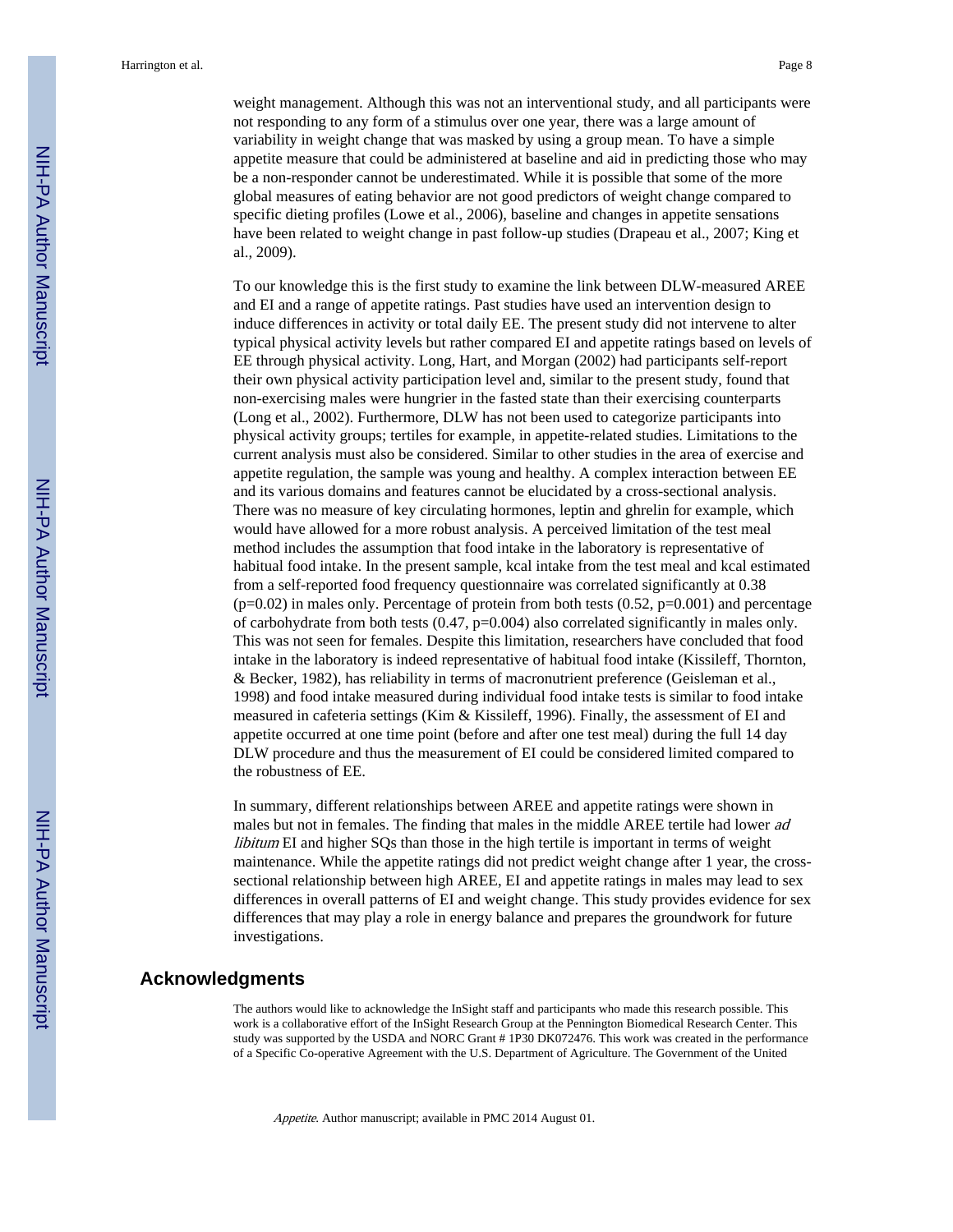States has a royalty-free government purpose license to use, duplicate or disclose the work, in whole or in part and in any manner, and to have or permit others to do so, for government purposes.

### **References**

- Agricultural Research Service Food Surveys Research Group. USDA Food and Nutrient Database for Dietary Studies, 3.0. Beltsville, MD: 2008.
- Blundell, J.; de Graaf, K.; Finlayson, G.; Halford, JCG.; Hetherington, M.; King, N.; Stubbs, J. Measuring food intake, hunger, satiety and satiation in the laboratory. In: Allison, DB.; Baskin, ML., editors. Handbook of Assessment Methods for Eating Behaviors and Weight-Related Problems: Measures, Theory, and Research. Sage Publications; 2009. p. 317
- Brennan IM, Feltrin KL, Nair NS, Hausken T, Little TJ, Gentilcore D, Wishart JM, Jones KL, Horowitz M, Feinle-Bisset C. Effects of the phases of the menstrual cycle on gastric emptying, glycemia, plasma GLP-1 and insulin, and energy intake in healthy lean women. American Journal of Physiology - Gastrointestinal and Liver Physiology. 2009; 297:G602–G610. [PubMed: 19556358]
- Broom DR, Batterham RL, King JA, Stensel DJ. Influence of resistance and aerobic exercise on hunger, circulating levels of acylated ghrelin, and peptide YY in healthy males. American Journal of Physiology Regulatory, Integrative and Comparative Physiology. 2009; 296:R29–R35.
- Bryant EJ, Caudwell P, Hopkins ME, King NA, Blundell JE. Psycho-markers of weight loss. The roles of TFEQ Disinhibition and Restraint in exercise-induced weight management. Appetite. 2012; 58:234–241. [PubMed: 21983045]
- Church TS, Martin CK, Thompson AM, Earnest CP, Mikus CR, Blair SN. Changes in weight, waist circumference and compensatory responses with different doses of exercise among sedentary, overweight postmenopausal women. PLoS ONE. 2009; 4:e4515. [PubMed: 19223984]
- Drapeau V, Blundell J, Therrien F, Lawton C, Richard D, Tremblay A. Appetite sensations as a marker of overall intake. British Journal of Nutrition. 2005; 93:273–280. [PubMed: 15788121]
- Drapeau V, King N, Hetherington M, Doucet E, Blundell J, Tremblay A. Appetite sensations and satiety quotient: predictors of energt intake and weight loss. Appetite. 2007; 48:159–166. [PubMed: 17045700]
- Duncan GE, Perri MG, Theriaque DW, Hutson AD, Eckel RH, Stacpoole PW. Exercise Training, Without Weight Loss, Increases Insulin Sensitivity and Postheparin Plasma Lipase Activity in Previously Sedentary Adults. Diabetes Care. 2003; 26:557–562. [PubMed: 12610001]
- Flint A, Raben A, Blundell JE, Astrup A. Reproducibility, power and validity of visual analogue scales in assessment of appetite sensations in single test meal studies. International Journal of Obesity. 2000; 24:38–48. [PubMed: 10702749]
- Fogelholm M, Kukkonen-Harjula K. Does physical activity prevent weight gain a systematic review. Obesity Reviews. 2000; 1:95–111. [PubMed: 12119991]
- Friedenreich CM, Woolcott CG, McTiernan A, Terry T, Brant R, Ballard-Barbash R, Irwin ML, Jones CA, Boyd NF, Yaffe MJ, Campbell KL, McNeely ML, Karvinen KH, Courneya KS. Adiposity changes after a 1-year aerobic exercise intervention among postmenopausal women: a randomized controlled trial. Int J Obes. 2011; 35:427–435.
- Geisleman PJ, Anderson AJ, Dowdy ML, West DB, Redmann SM, Smith SR. Reliability and validity of a macronutrient self-selection paradigm and a food preference questionnaire. Physiology and Behavior. 1998; 63:919–928. [PubMed: 9618017]
- Green SM, Delargy HJ, Joanes D, Blundell JE. A Satiety Quotient: A Formulation to Assess the Satiating Effect of Food. Appetite. 1997; 29:291–304. [PubMed: 9468762]
- Hagobian TA, Braun B. Physical activity and hormonal regulation of appetite: Sex differences and weight control. Exercise and Sports Science Reviews. 2010; 38:25–30.
- Hagobian TA, Sharoff CG, Stephens BR, Wade GN, Silva JE, Chipkin SR, Braun B. Effects of exercise on energy-regulating hormones and appetite in men and women. American Journal of Physiology - Regulatory, Integrative and Comparative Physiology. 2009; 296:R233–R242.
- Halton TL, Hu FB. The Effects of High Protein Diets on Thermogenesis, Satiety and Weight Loss: A Critical Review. Journal of the American College of Nutrition. 2004; 23:373–385. [PubMed: 15466943]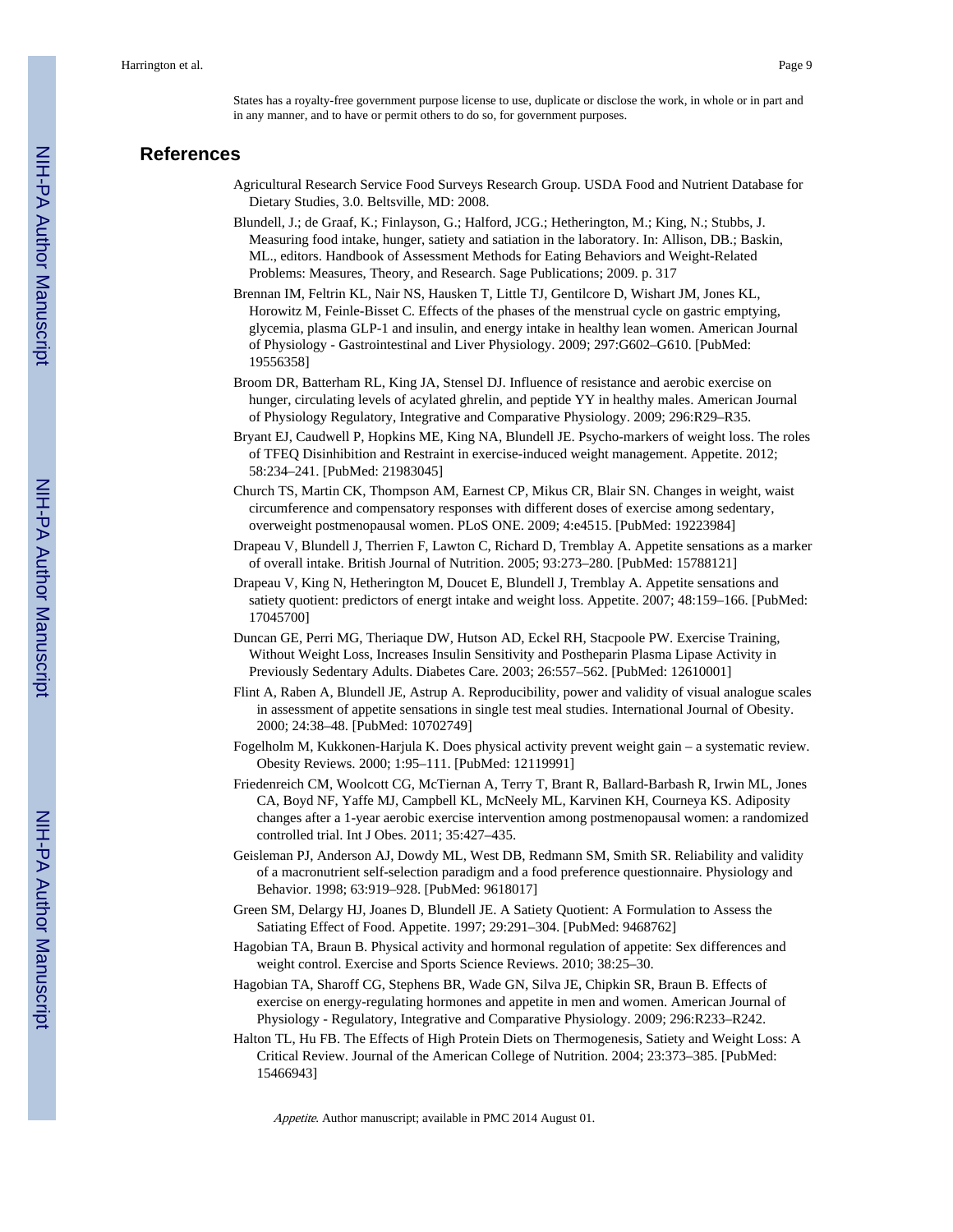- Imbeault P, Saint-Pierre S, Alméras N, Tremblay A. Acute effects of exercise on energy intake and feeding behaviour. British Journal of Nutrition. 1997; 77:511–521. [PubMed: 9155502]
- Kim JY, Kissileff HR. The effect of social setting on response to a preloading manipulation in nonobese women and men. Appetite. 1996; 27:25–40. [PubMed: 8879417]
- King NA, Burley VJ, Blundell JE. Exercise-induced suppression of appetite: effects on food intake and implications for energy balance. European Journal of Clinical Nutrition. 1994; 48:715–724. [PubMed: 7835326]
- King NA, Caudwell P, Hopkins M, Byrne NM, Colley R, Hills AP, Stubbs JR, Blundell JE. Metabolic and behavioral compensatory responses to exercise interventions: Barriers to weight loss. Obesity. 2007; 15:1373–1383. [PubMed: 17557973]
- King NA, Cauldwell PP, Hopkins M, Stubbs JR, Naslund E, Blundell JE. Dual-process action of exercise on appetite control: increase in orexigenic drive but improvement in mealinduced satiety. American Journal of Clinical Nutrition. 2009; 90:921–927. [PubMed: 19675105]
- King NA, Hopkins M, Caudwell P, Stubbs RJ, Blundell JE. Beneficial effects of exercise: shifting the focus from body weight to other markers of health. British Journal of Sports Medicine. 2009; 43:924–927. [PubMed: 19793728]
- King NA, Hopkins M, Cauldwell P, Stubbs RJ, Blundell JE. Individual variability following 12 weeks supervised exercise: identification and characterization of compensation for exercise-induced weight loss. International Journal of Obesity. 2008; 32:177–184. [PubMed: 17848941]
- King NA, Horner K, Hills AP, Byrne NM, Wood RE, Bryant E, Caudwell P, Finlayson G, Gibbons C, Hopkins M, Martins C, Blundell JE. Exercise, appetite and weight management: understanding the compensatory responses in eating behaviour and how they contribute to variability in exerciseinduced weight loss. British Journal of Sports Medicine. 2011
- Kissileff HR, Thornton J, Becker E. A quadratic equation adequately describes the cumulative food intake curve in man. Appetite. 1982; 3:255–272. [PubMed: 7159076]
- Lawson OJ, Williamson DA, Champagne CM, DeLany JP, Brooks ER, Howat PM, Wozniak PJ, Bray GA, Ryan DH. The association of body weight, dietary intake, and energy expenditure with dietary restraint and disinhibition. Obesity Research. 1995; 3:153–161. [PubMed: 7719961]
- Long SJ, Hart K, Morgan LM. The ability of habitual exercisers to infulence appetite and food intake in response to high- and low-energy preloads in man. British Journal of Nutrition. 2002; 87:517– 523. [PubMed: 12010590]
- Lowe MR, Annunziato RA, Markowitz JT, Didie E, Bellace DL, Riddell L, Maille C, McKinney S, Stice E. Multiple types of dieting prospectively predict weight gain during the freshman year of college. Appetite. 2006; 47:83–90. [PubMed: 16650913]
- Manthou E, Gill JMR, Wright A, Malkova D. Behavioural compensatory adjustments to exercise training in overweight women. Medicine and Science in Sport and Exercise. 2010; 42:1121–1128.
- Maraki M, Tsofliou F, Pitsiladis YP, Malkova D, Mutrie N, Higgins S. Acute effects of a single exercise class on appetite, energy intake and mood. Is there a time of day effect? Appetite. 2005; 45:272–278. [PubMed: 16157416]
- Martins C, Morgan L, Truby H. A review of the effects of exercise on appetite regulation: an obesity perspective. International Journal of Obesity. 2008; 32:1337–1347. [PubMed: 18607378]
- Martins C, Morgan LM, Bloom SR, Robertson MD. Effects of exercise on gut peptides, energy intake and appetite. Journal of Endocrinology. 2007; 193:251–258. [PubMed: 17470516]
- Martins C, Robertson MD, Morgan LM. Effects of exercise and restrained eating behaviour on appetite control. Proceedings of the Nutrition Society. 2008; 67:28–41. [PubMed: 18234129]
- Mayer J, Roy P, Mitra KP. Relation between Caloric Intake, Body Weight, and Physical Work: Studies in an industrial male population in West Bengal. The American Journal of Clinical Nutrition. 1956; 4:169–175. [PubMed: 13302165]
- Pomerleau M, Imbeault P, Parker T, Doucet E. Effects of exercise intensity on food intake and appetite in women. The American Journal of Clinical Nutrition. 2004; 80:1230–1236. [PubMed: 15531670]
- Racette SB, Schoeller DA, Luke AH, Shay K, Hnilicka J, Kushner RF. Relative dilution spaces of 2Hand 18O-labeled water in humans. American Journal of Physiology - Endocrinology And Metabolism. 1994; 267:E585–E590.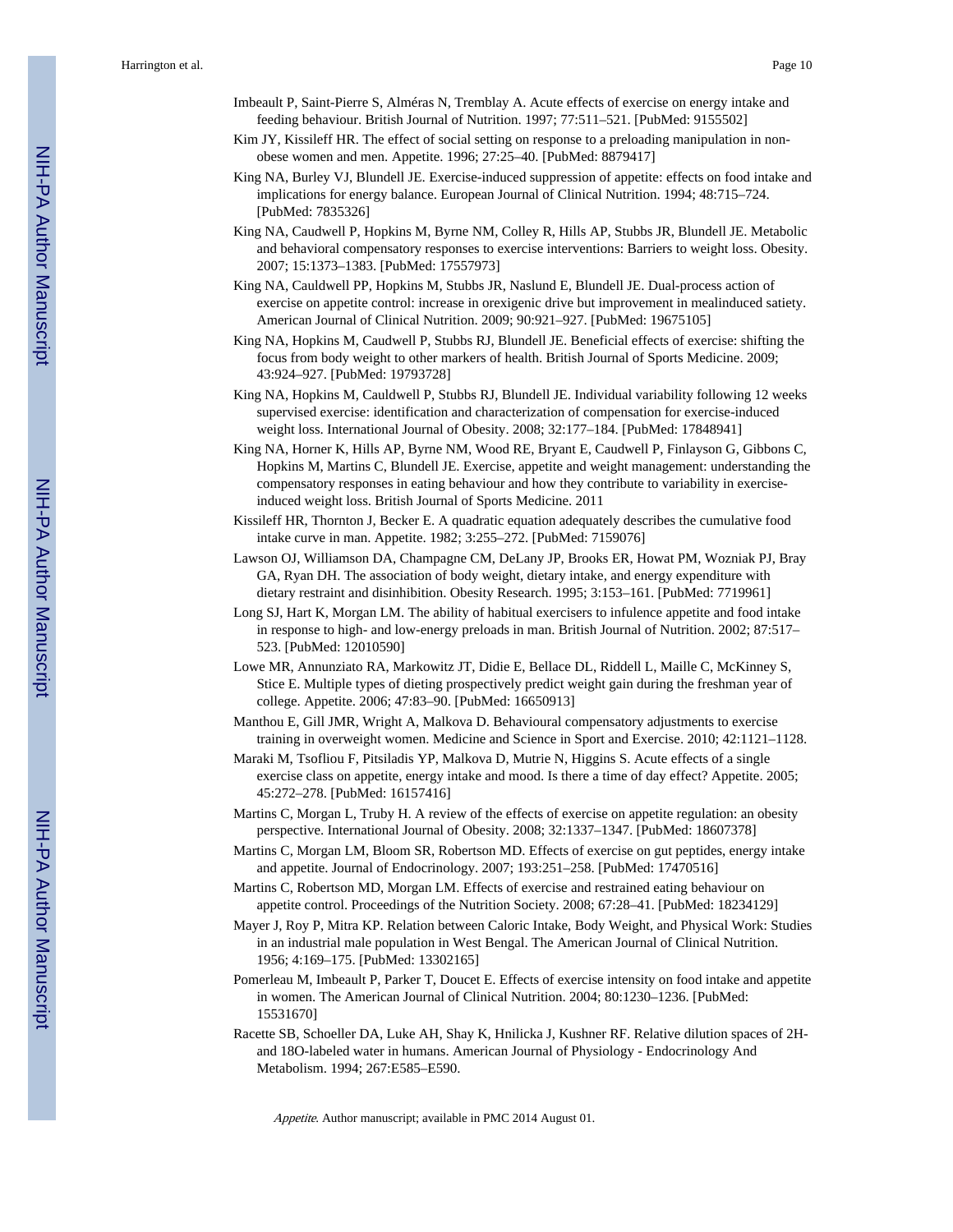- Redman LM, Heilbronn LK, Martin CK, de Jonge L, Williamson DA, Delany JP, Ravussin E, Pennington Ct. Metabolic and Behavioral Compensations in Response to Caloric Restriction: Implications for the Maintenance of Weight Loss. PLoS ONE. 2009; 4:e4377. [PubMed: 19198647]
- Rosenkilde M, Auerbach P, Reichkendler MH, Ploug T, Stallknecht BM, Sjödin A. Body fat loss and compensatory mechanisms in response to different doses of aerobic exercise—a randomized controlled trial in overweight sedentary males. American Journal of Physiology - Regulatory, Integrative and Comparative Physiology. 2012; 303:R571–R579.
- Schoeller DA. Measurement of Energy Expenditure in Free-Living Humans by Using Doubly Labeled Water. The Journal of Nutrition. 1988; 118:1278–1289. [PubMed: 3142975]
- Solomon TP, Haus JM, Kelly KR, Cook MD, Riccardi M, Rocco M, Kashyap SR, Barkoukis H, Kirwan JP. Randomized trial on the effects of a 7-d low-glycemic diet and exercise intervention on insulin resistance in older obese humans. The American Journal of Clinical Nutrition. 2009; 90:1222–1229. [PubMed: 19793849]
- Stevens J, Truesdale KP, McClain JE, Cai J. The definition of weight maintenance. International Journal of Obesity. 2005; 30:391–399. [PubMed: 16302013]
- Stubbs RJ, Sepp A, Hughes DA, Johnstone AM, Horgan GW, King N, Blundell J. The effect of graded levels of exercise on energy intake and balance in free-living men, consuming their normal diet. European Journal of Clinical Nutrition. 2002; 56:129–140. [PubMed: 11857046]
- Stunkard AJ, Messick S. The three-factor eating questionnaire to measure dietary restraint, disinhibition and hunger. Journal of Psychosomatic Research. 1985; 29:71–83. [PubMed: 3981480]
- Unick JL, Otto AD, Goodpaster BH, Helsel DL, Pellegrini CA, Jakicic JM. Acute effect of walking on energy intake in overweight/obese women. Appetite. 2010; 55:413–419. [PubMed: 20674640]
- Weintraub M, Rosen Y, Otto R, Eisenberg S, Breslow J. Physical exercise conditioning in the absence of weight loss reduces fasting and postprandial triglyceride-rich lipoprotein levels. Circulation. 1989; 79:1007–1014. [PubMed: 2713969]
- Whybrow S, Hughes DA, Ritz P, Johnstone AM, Horgan GW, King N, Blundell JE, Stubbs RJ. The effect of an incremental increase in exercise on appetite, eating behaviour and energy balance in lean men and women feeding ad libitum. British Journal of Nutrition. 2008; 100:1109–1115. [PubMed: 18377694]
- Wing RR, Phelan S. Long-term weight loss maintenance. The American Journal of Clinical Nutrition. 2005; 82:222S–225S. [PubMed: 16002825]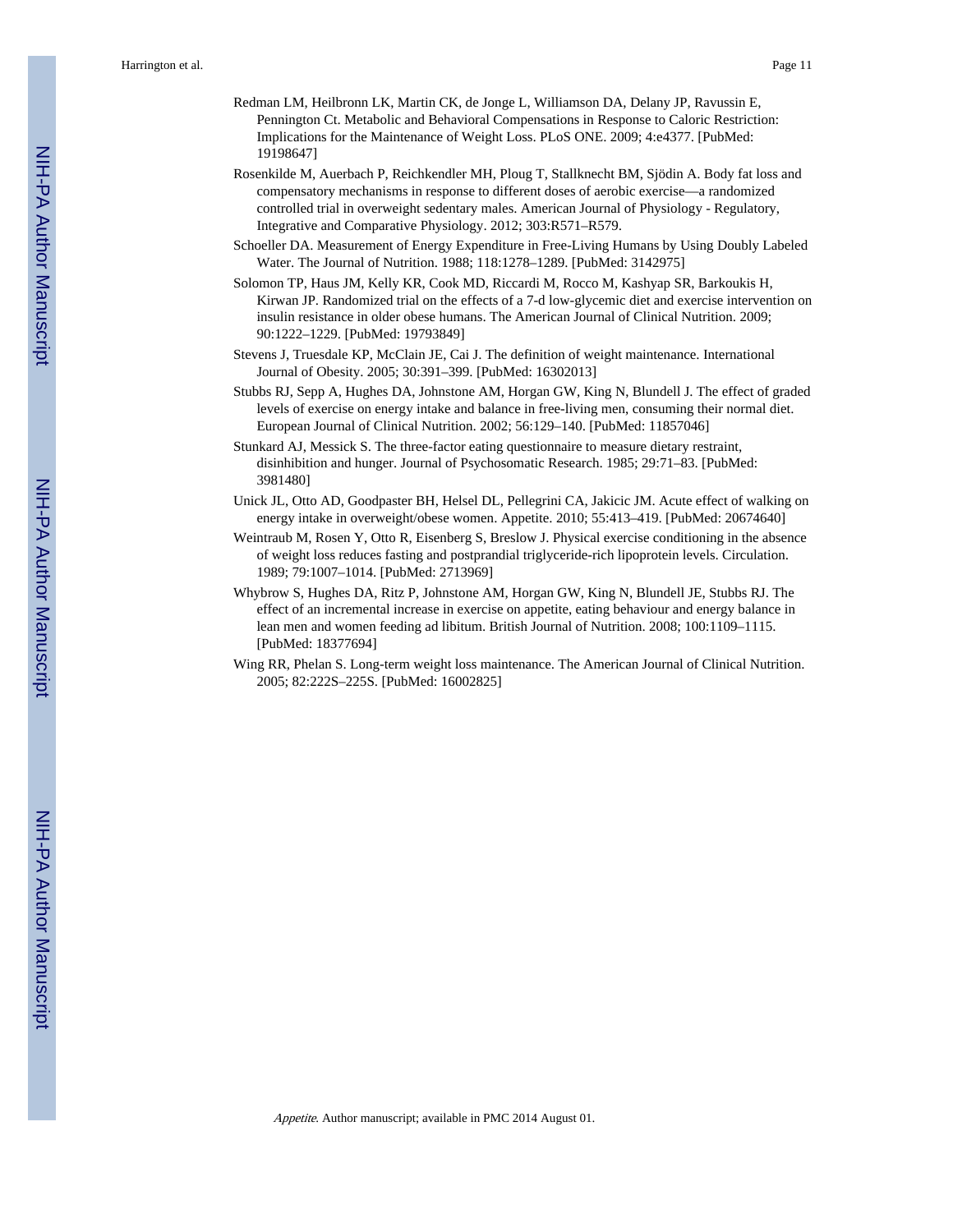# **Highlights**

- **-** Activity related energy expenditure (AREE) was estimated from doubly labeled water
- **-** Men with high AREE had a lower drive to eat in the fasted state than men with low AREE
- **-** Men with moderate AREE had lower energy intake and higher satiety quotients than men with high AREE
- **-** No differences were seen across levels of AREE in women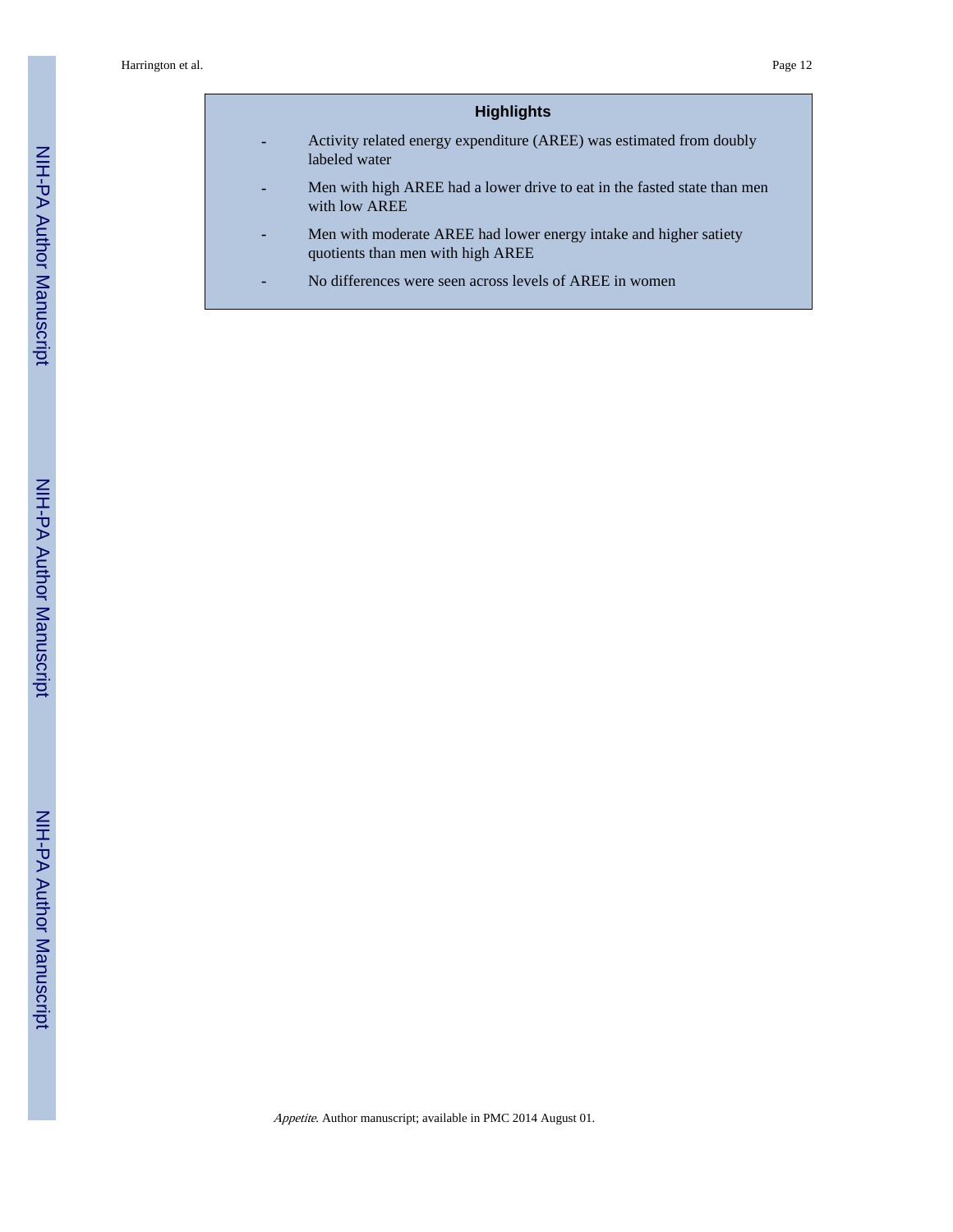Harrington et al. Page 13



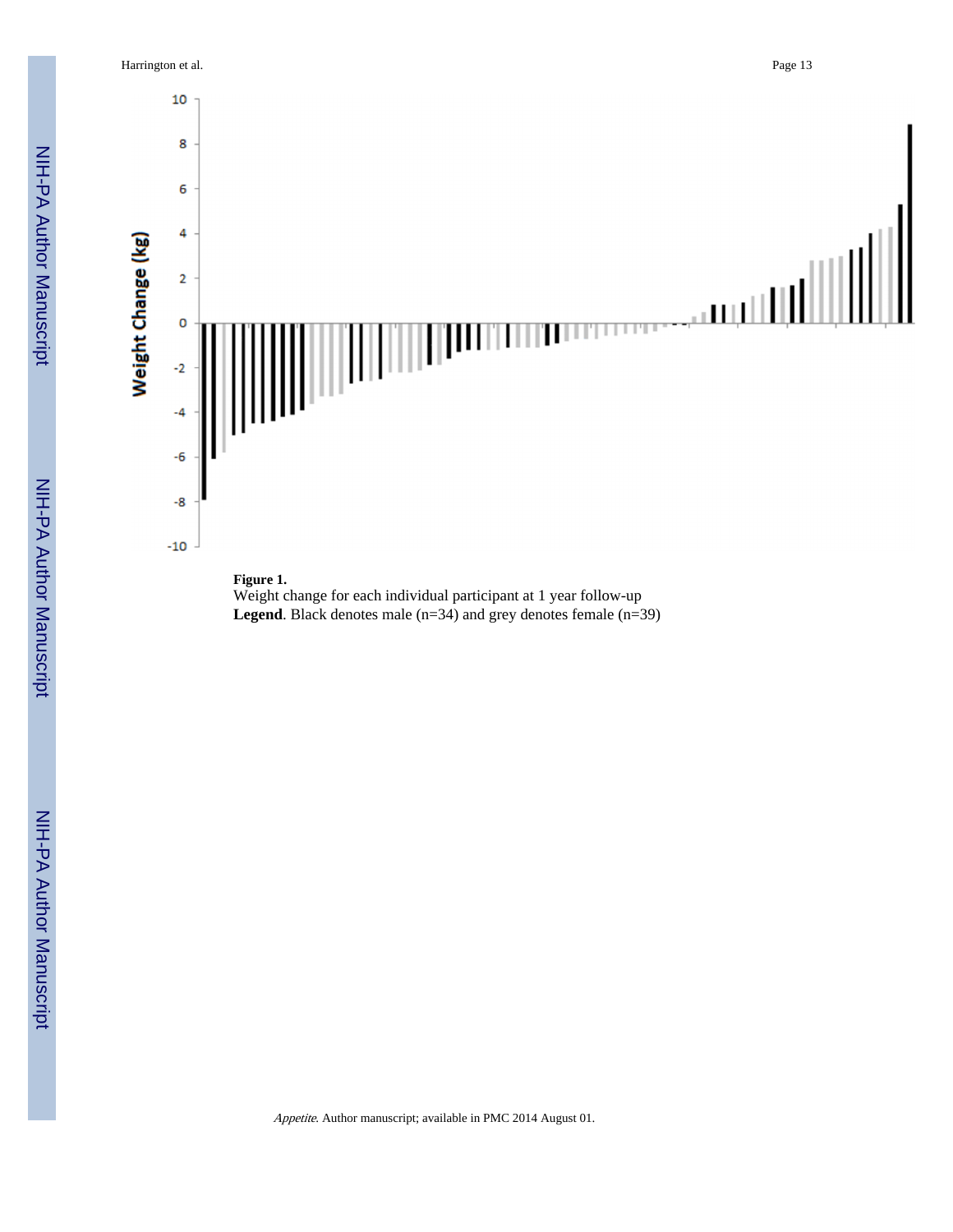# Participant characteristics

|                        | All $(n = 82)$ | Male $(n = 40)$ | Female $(n = 42)$ |
|------------------------|----------------|-----------------|-------------------|
| Age, yrs               | 26.7(4.4)      | 26.4(4.0)       | 26.9(4.7)         |
| Height, cm             | 172.1(10.1)    | 179.8(6.9)      | 164.7(6.5)        |
| Weight, kg             | 68.1 (10.9)    | 75.9(8.1)       | 60.7(7.5)         |
| BMI, kg/m <sup>2</sup> | 22.9(2.3)      | 23.5(2.5)       | 22.4(2.0)         |

Note: Values are presented as means (SD)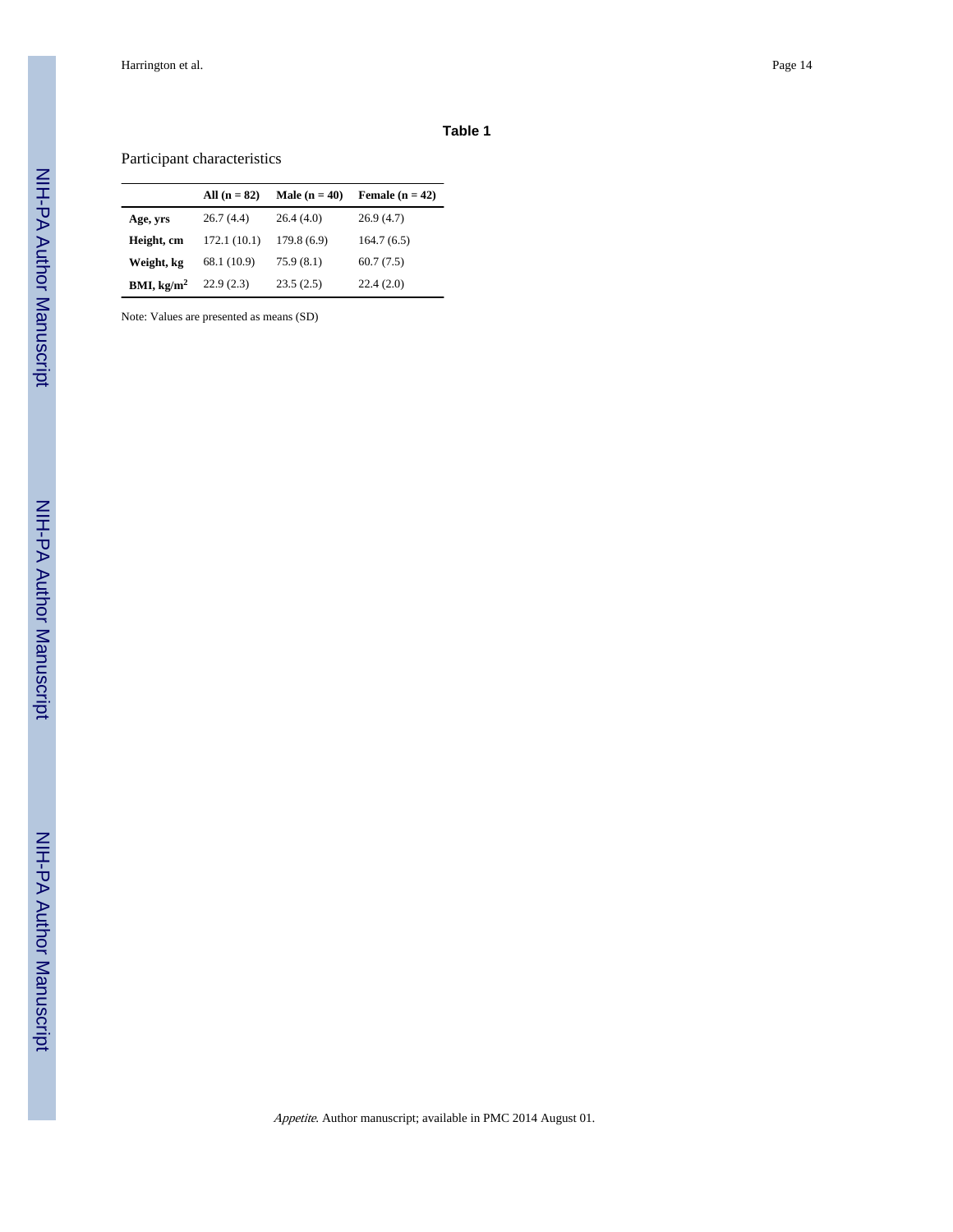Adjusted mean appetite ratings before the test meal for males ( $n = 40$ ) and females ( $n = 42$ ) stratified by AREE tertile Adjusted mean appetite ratings before the test meal for males (n = 40) and females (n = 42) stratified by AREE tertile

|                | Hungry             |                                                 | Ē    |      | PFC                                                                   |            | Desire to Eat                                              |            |
|----------------|--------------------|-------------------------------------------------|------|------|-----------------------------------------------------------------------|------------|------------------------------------------------------------|------------|
|                | z                  | γ                                               | ⋝    | Ez.  | ⋝                                                                     | Ŧ          | Σ                                                          | Þ.         |
| P for<br>trend | 0.08               | 0.43                                            | 0.09 | 0.71 |                                                                       | 0.88       | $\overline{0.01}$                                          | 0.46       |
| $_{\rm Low}$   |                    | $83 \pm 5^{\circ}$ 76 $\pm 6$ 9 $\pm 5^{\circ}$ |      |      |                                                                       |            | $18 \pm 5$ $78 \pm 4$ $c$ $69 \pm 4$ $90 \pm 5$ $68 \pm 8$ |            |
| Middle         | $68 \pm 4^{\circ}$ | $76 \pm 7$ 21 $\pm 4$                           |      |      | $19 \pm 5$ 71 $\pm 3$                                                 | $66 \pm 4$ | $71 \pm 4^{2}$                                             | $81 \pm 6$ |
| High           | $71 \pm 4$         |                                                 |      |      | $66 \pm 6$ $24 \pm 4$ $23 \pm 5$ $67 \pm 3$ $67 \pm 4$ $71 \pm 4$ $6$ |            |                                                            | $70 \pm 6$ |

ntly different within each gender group. Note: Values are presented as adjusted means (std error); Values with the same letter are significantly different within each gender group. d.

a, b  $< 0.01$ 

 $\frac{c}{<}$  0.05;

Appetite. Author manuscript; available in PMC 2014 August 01.

PFC = Prospective Food Consumption ("How much food do you think you could eat?"); Means are adjusted for body weight (kg), females also controlling for phase of menstrual cycle. PFC = Prospective Food Consumption ("How much food do you think you could eat?"); Means are adjusted for body weight (kg), females also controlling for phase of menstrual cycle.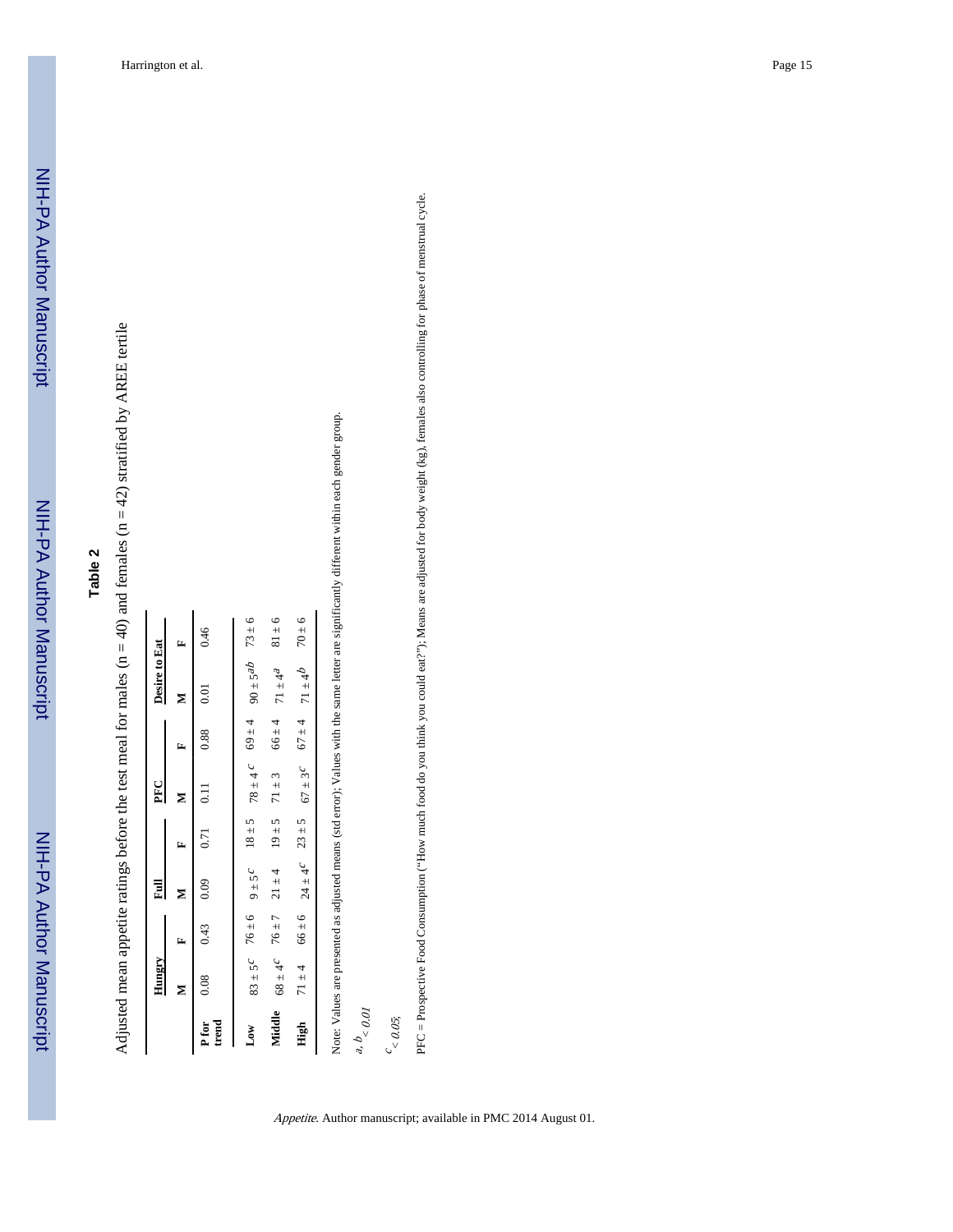Adjusted mean appetite ratings after the test meal stratified by AREE tertile Adjusted mean appetite ratings after the test meal stratified by AREE tertile

|                  | Hungry     |           | 冒          |            | PFC        |            | Desire to Eat |            |
|------------------|------------|-----------|------------|------------|------------|------------|---------------|------------|
|                  | z          | E         | Σ          | Ŀ,         | z          | E          | z             | r,         |
| P for trend 0.28 |            | 0.59      | 0.53       | 0.72       | 0.33       | 0.97       | 0.32          | 0.82       |
| Low              | 5 ± 3      | $4 \pm 2$ | $83 \pm 4$ | $79 \pm 4$ | $16 \pm 4$ | $13 \pm 3$ | $11 \pm 4$    | $7 \pm 3$  |
| Middle           | $5 + 3$    | $3 + 2$   | $77 \pm 3$ | $74 \pm 5$ | $12 \pm 4$ | $12 \pm 4$ | $12 \pm 4$    | $8 \pm 3$  |
| High             | $10 \pm 3$ | 6 ± 2     | $79 \pm 3$ | $78 \pm 4$ | $20 \pm 4$ | $12 \pm 3$ | $19 \pm 4$    | $10 \pm 3$ |
|                  |            |           |            |            |            |            |               |            |

Note: Values are presented as adjusted means (std error); PFC = Prospective Food Consumption ("How much food do you think you could eat?"); Means are adjusted for body weight (kg), females also<br>controlling for phase of men Note: Values are presented as adjusted means (std error); PFC = Prospective Food Consumption ("How much food do you think you could eat?"); Means are adjusted for body weight (kg), females also controlling for phase of menstrual cycle.